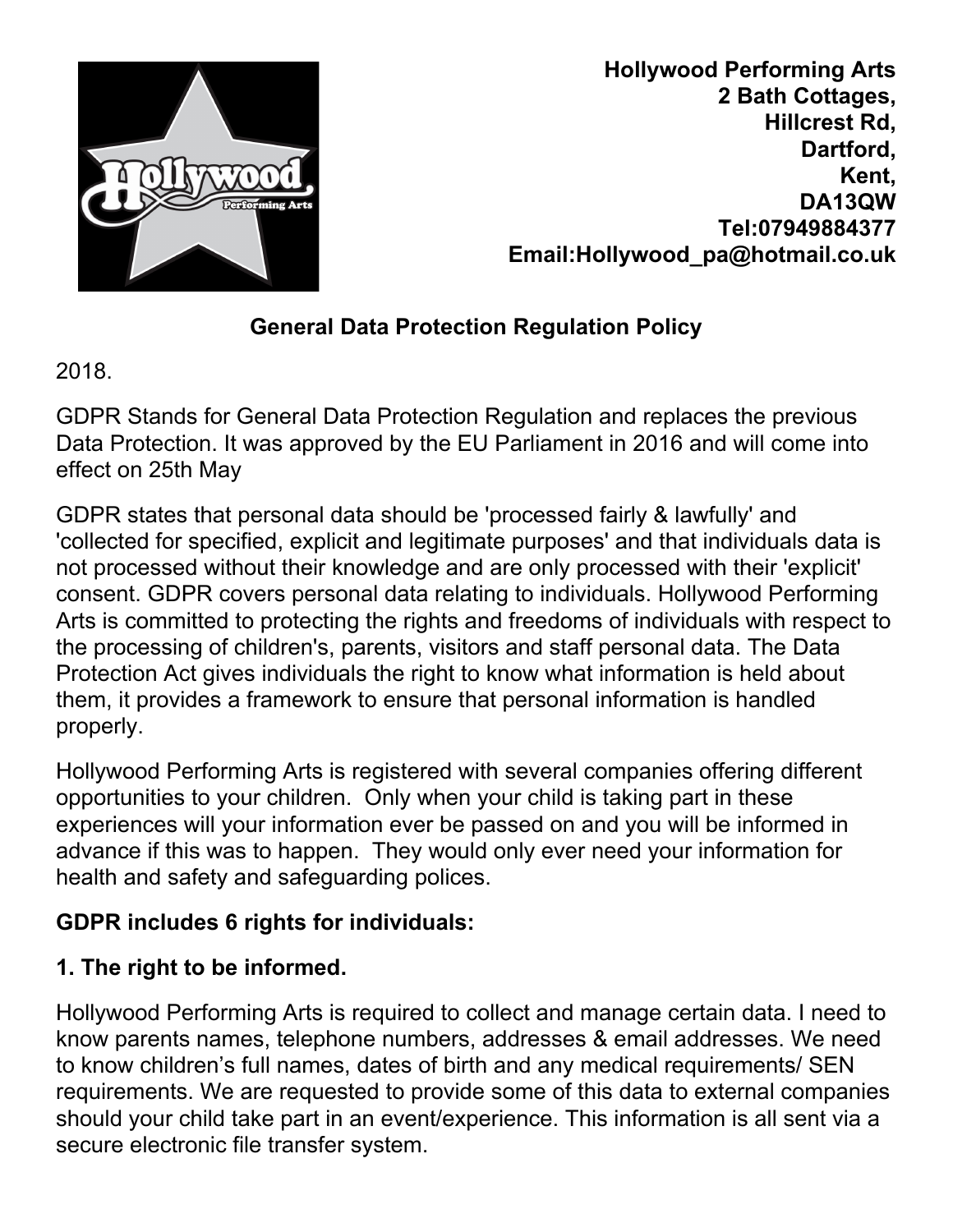Hollywood Performing Arts will be required to collect certain details from anyone wishing to attend at trial class. We will require the visitors name, date of birth and any medical information, along with the parents name, email address and phone number. This is in respect of our health and safety and safeguarding polices. If the visitor doesn't wish to join the Hollywood Performing Arts these details will be destroyed with in two weeks of their visit.

As an employer Hollywood Performing Arts is required to hold data on it's teaching staff, this includes; names, addresses, telephone numbers, photographic ID (such as passports and driving licenses) & bank details. The information is also required for Disclosure and Barring service checks (DBS) and proof of eligibility to work in the UK. This information will be held in a locked filing cabinet and will be destroyed 6 years after the teacher decides to stop teaching for Hollywood Performing Arts.

### **2. The right to erasure**

You have the right to request the deletion of your data where there is no compelling reason for its continued use. Hollywood Performing Arts has a legal duty to keep children's and parents details for a reasonable time. Hollywood Performing Arts will retain these records for 3 years after a child leaves the school. Any children's accident and injury records will be kept on file for 19 years (or until the child reaches 21 years) and 22 years (or until the child reaches 24 years) for Child Protection records.

Staff records must be kept for 6 years after the member of staff leaves employment, before they can be erased. This data is archived securely in a locked filing cabinet and is shredded after the legal retention period.

### **3. The right to restrict processing**

Parents and staff can object to Hollywood Performing Arts processing their data. This means that records can be stored but must not be used in any way, for examples reports or for communications.

### **4. The right to data portability.**

Hollywood Performing Arts is registered with a number of experience and event companies that may require some of your child's information if your child is taking part in the event. This information will be sent using a secure file transfer system. The companies will also have their own polices and procedures in place in relation to GDPR.

### **5. The right to object**

Parents, visitors and staff can object to their data being used for certain activities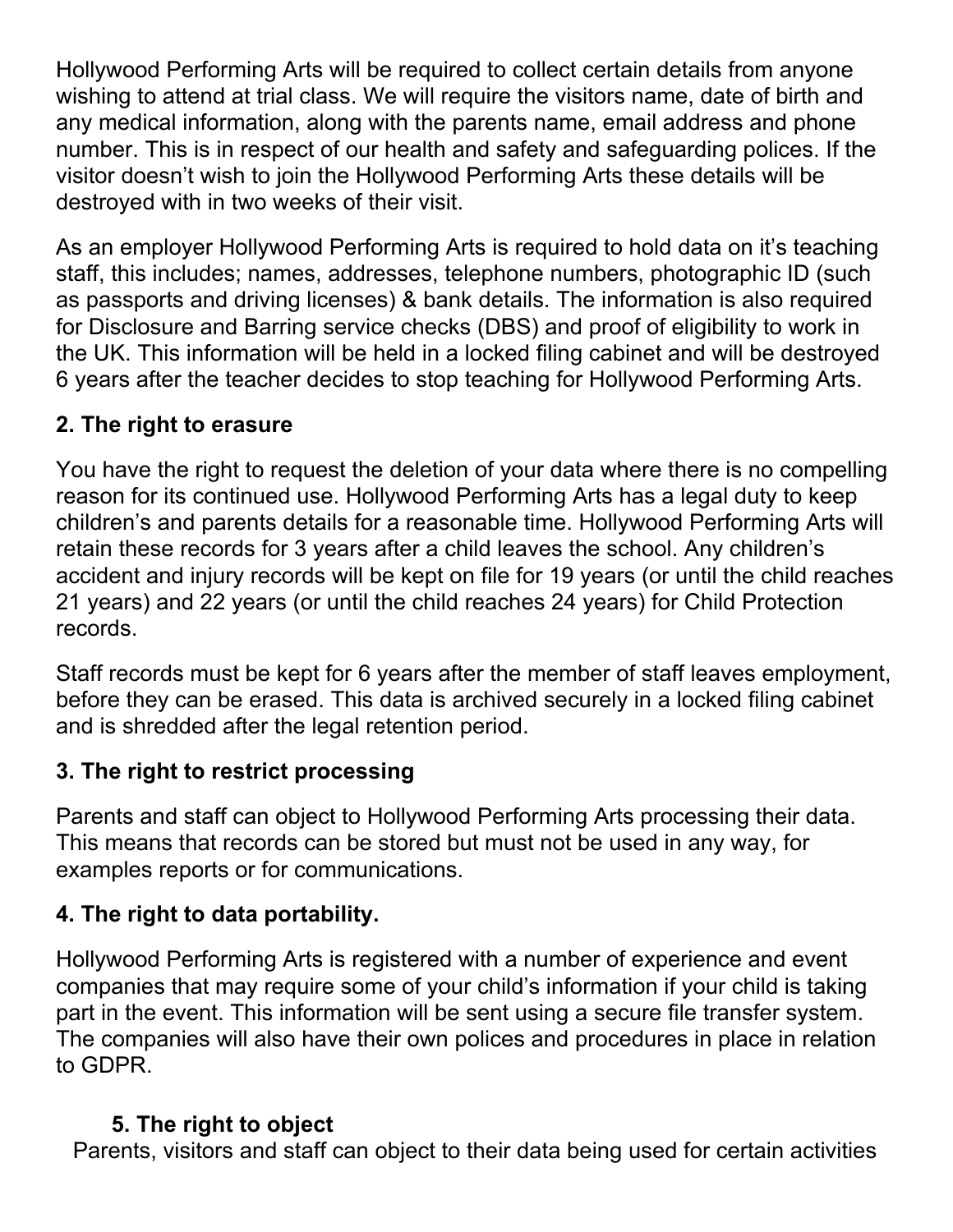like marketing or research.

#### **6. The right not to be subject to automated decision-making including profiling.**

Automated decisions and profiling are used for marketing based organisations. Hollywood Performing Arts does not use personal data for such purposes.

#### **7. Storage and use of personal information**

All paper copies of children's enrolment forms and staff records and any parent/ chaperone disclosure forms are kept in a lock filing cabinet, certain information is uploaded onto 'Hollywood Performing Arts' computer software and telephone which are both password protected. Holly Penny (Principal Hollywood Performing Arts) has access to this information. Members of staff will have access to children's emergency contact information and any medical information they should be aware

of. All of this information will be shredded after the relevant retention period. Hollywood Performing Arts collect personal data every year including; names, addresses, phone numbers and email addresses of those on the waiting list. These records are shredded if the child does not attend, or added to the child's file and stored appropriately.

Hollywood Performing Arts stores personal data held visually in photographs or video clips or as sound recordings, this consent has been obtained via the

enrolment form. Access to the Hollywood Performing Arts computer is password protected. Holly Penny is the only member of staff to have access to this computer. Hollywood Performing Arts mobile phone is also password protected and Holly Penny is the only member of staff to have access to this mobile phone. Any portable data storage used to store personal data e.g. USB memory stick, are also password protected and/ or stored in a lock cabinet.

GDPR means Hollywood Performing Arts must: \* Manage and process personal data properly \* \*Protect the individual's right to privacy \* \*Provide an individual with access to all personal information held on them.

Hollywood Performing Arts staff and teachers may take photographs or videos during dance lessons, these will only be used for the teacher to remember the choreography/ spacing of dances, they are not shared with an outside person and